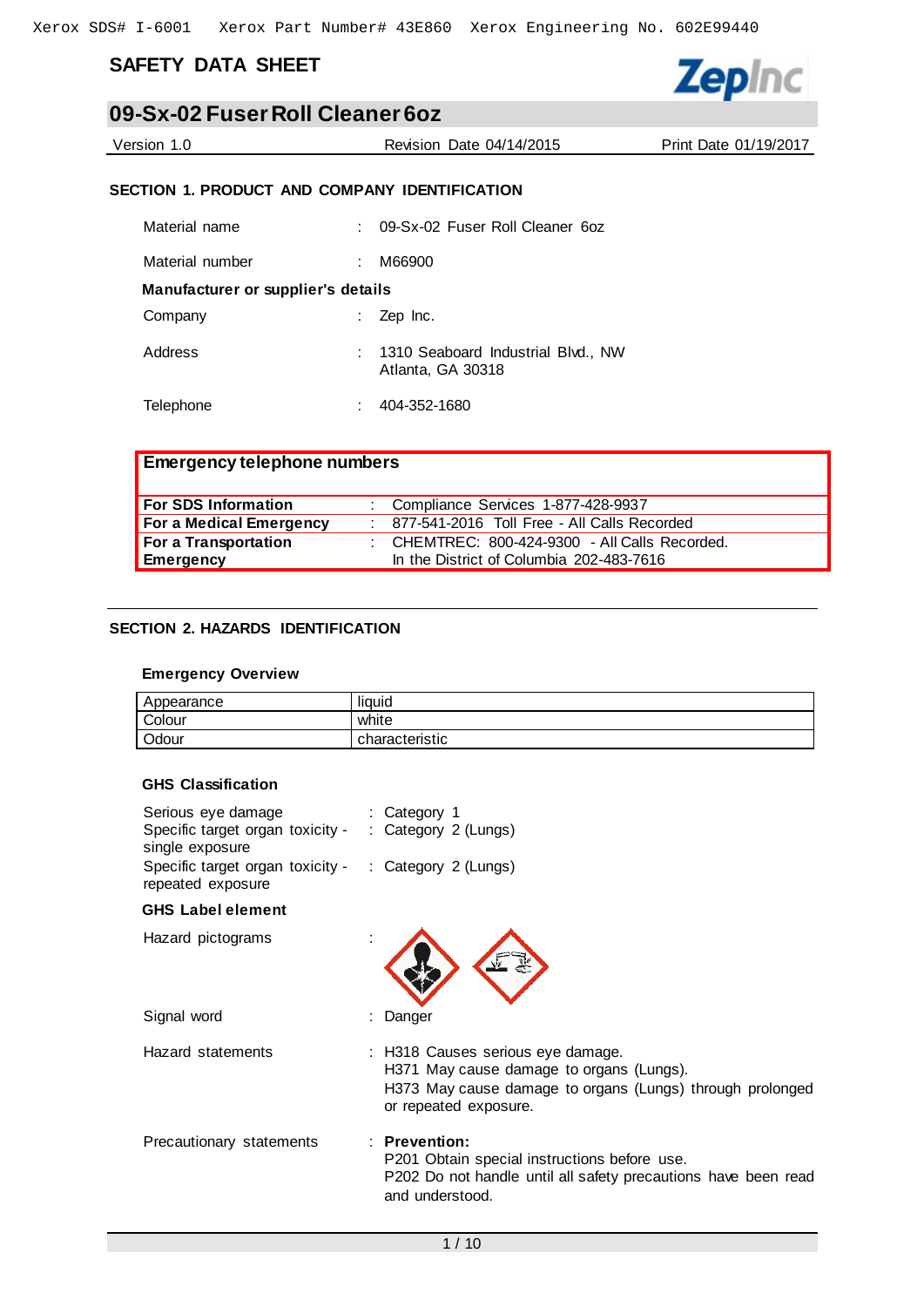

| Version 1.0                     | Revision Date 04/14/2015                                                                                                                                                                                                                                                                                                                                                                                                                                                                                                                                                                                                                                                                                                 | Print Date 01/19/2017 |
|---------------------------------|--------------------------------------------------------------------------------------------------------------------------------------------------------------------------------------------------------------------------------------------------------------------------------------------------------------------------------------------------------------------------------------------------------------------------------------------------------------------------------------------------------------------------------------------------------------------------------------------------------------------------------------------------------------------------------------------------------------------------|-----------------------|
|                                 | P260 Do not breathe dust/fume/gas/mist/vapours/spray.<br>P264 Wash skin thoroughly after handling.<br>P270 Do not eat, drink or smoke when using this product.<br>P280 Wear eye protection/ face protection.<br>P281 Use personal protective equipment as required.<br>Response:<br>P305 + P351 + P338 + P310 IF IN EYES: Rinse cautiously with<br>water for several minutes. Remove contact lenses, if present<br>and easy to do. Continue rinsing. Immediately call a POISON<br>CENTER or doctor/ physician.<br>P308 + P313 IF exposed or concerned: Get medical advice/<br>attention.<br>Storage:<br>P405 Store locked up.<br>Disposal:<br>P501 Dispose of contents/container in accordance with local<br>regulation. |                       |
| <b>Potential Health Effects</b> |                                                                                                                                                                                                                                                                                                                                                                                                                                                                                                                                                                                                                                                                                                                          |                       |
| Carcinogenicity:                |                                                                                                                                                                                                                                                                                                                                                                                                                                                                                                                                                                                                                                                                                                                          |                       |
| <b>IARC</b>                     | No component of this product present at levels greater than or<br>equal to 0.1% is identified as probable, possible or confirmed<br>human carcinogen by IARC.                                                                                                                                                                                                                                                                                                                                                                                                                                                                                                                                                            |                       |
| <b>ACGIH</b>                    | No component of this product present at levels greater than or<br>equal to 0.1% is identified as a carcinogen or potential<br>carcinogen by ACGIH.                                                                                                                                                                                                                                                                                                                                                                                                                                                                                                                                                                       |                       |
| <b>OSHA</b>                     | No component of this product present at levels greater than or<br>equal to 0.1% is identified as a carcinogen or potential<br>carcinogen by OSHA.                                                                                                                                                                                                                                                                                                                                                                                                                                                                                                                                                                        |                       |
| <b>NTP</b>                      | No component of this product present at levels greater than or<br>equal to 0.1% is identified as a known or anticipated carcinogen<br>by NTP.                                                                                                                                                                                                                                                                                                                                                                                                                                                                                                                                                                            |                       |

### **SECTION 3. COMPOSITION/INFORMATION ON INGREDIENTS**

Substance / Mixture : Mixture

### **Hazardous components**

| Chemical Name               | CAS-No.    | Concentration [%]    |
|-----------------------------|------------|----------------------|
| Feldspar-group minerals     | 68476-25-5 | $\vert$ >= 10 - < 20 |
| Octadecan-1-ol, ethoxylated | 9005-00-9  | $\vert$ >= 1 - < 5   |
| I quartz (SiO2)             | 14808-60-7 | $> = 1 - 5$          |

#### **SECTION 4. FIRST AID MEASURES**

| General advice | : Move out of dangerous area.<br>Consult a physician.<br>Show this safety data sheet to the doctor in attendance.<br>Do not leave the victim unattended. |
|----------------|----------------------------------------------------------------------------------------------------------------------------------------------------------|
| If inhaled     | : If unconscious place in recovery position and seek medical                                                                                             |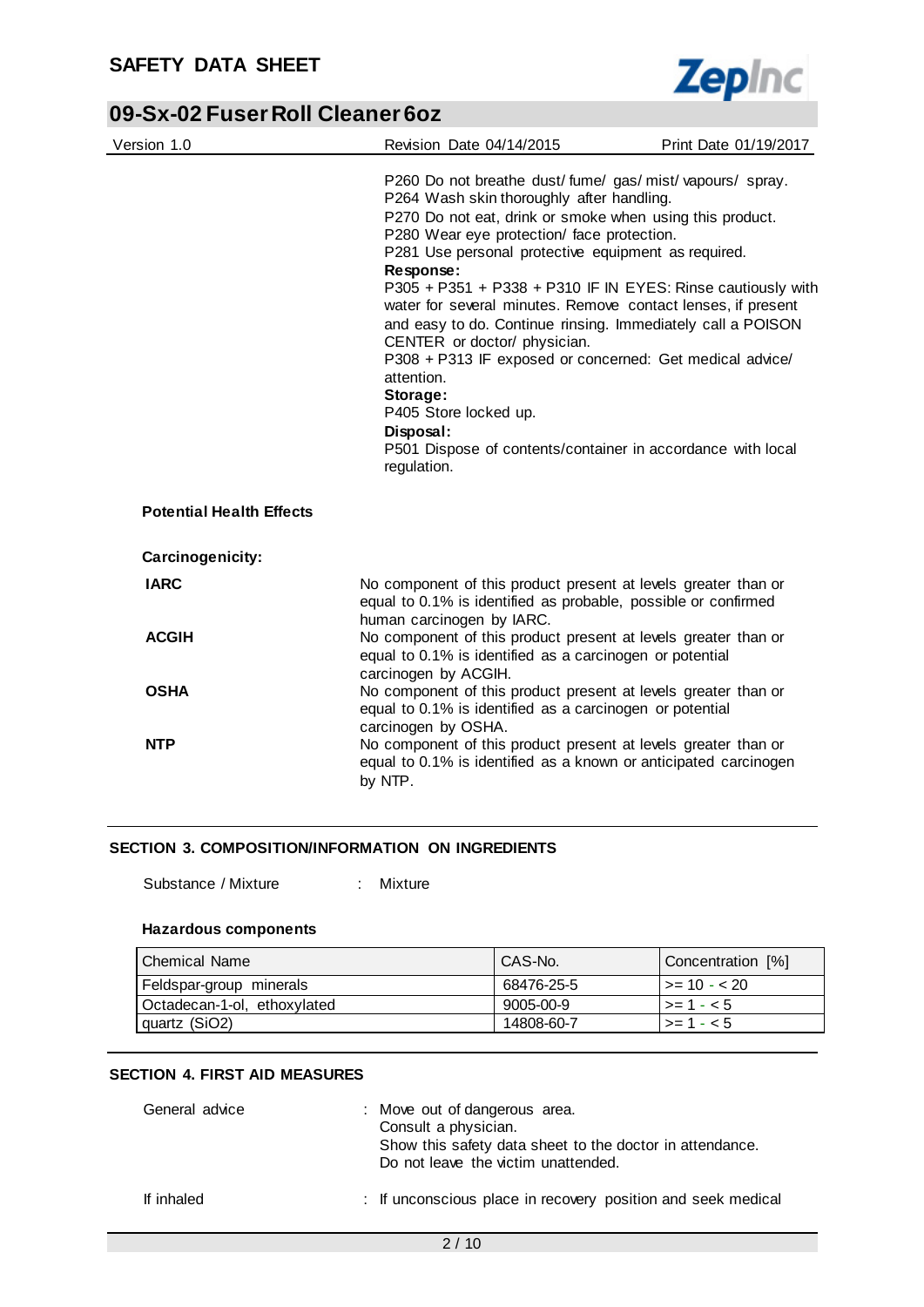

| Version 1.0             | Revision Date 04/14/2015                                                                                                                                                                                                                                                        | Print Date 01/19/2017 |
|-------------------------|---------------------------------------------------------------------------------------------------------------------------------------------------------------------------------------------------------------------------------------------------------------------------------|-----------------------|
|                         | advice.<br>If symptoms persist, call a physician.                                                                                                                                                                                                                               |                       |
| In case of skin contact | : If on clothes, remove clothes.<br>If skin irritation persists, call a physician.<br>Wash off immediately with plenty of water for at least 15<br>minutes.<br>Wash contaminated clothing before re-use.                                                                        |                       |
| In case of eye contact  | : Continue rinsing eyes during transport to hospital.<br>Remove contact lenses.<br>Protect unharmed eye.<br>Keep eye wide open while rinsing.<br>Immediately flush eyes for at least 15 minutes. Get medical<br>attention.<br>If eye irritation persists, consult a specialist. |                       |
| If swallowed            | : Keep respiratory tract clear.<br>Never give anything by mouth to an unconscious person.<br>DO NOT induce vomiting unless directed to do so by a<br>physician or poison control center.<br>If symptoms persist, call a physician.<br>Take victim immediately to hospital.      |                       |

# **SECTION 5. FIREFIGHTING MEASURES**

| Suitable extinguishing media : Water spray jet                        | Alcohol-resistant foam<br>Carbon dioxide (CO2)<br>Dry chemical                                                                                                                                                                  |
|-----------------------------------------------------------------------|---------------------------------------------------------------------------------------------------------------------------------------------------------------------------------------------------------------------------------|
| Unsuitable extinguishing<br>media                                     | : High volume water jet                                                                                                                                                                                                         |
| Specific hazards during<br>firefighting                               | : Do not allow run-off from fire fighting to enter drains or water<br>courses.                                                                                                                                                  |
| Hazardous combustion<br>products<br>Specific extinguishing<br>methods | : Carbon dioxide (CO2)<br>Carbon monoxide<br>Smoke<br>: Use extinguishing measures that are appropriate to local<br>circumstances and the surrounding environment.                                                              |
| Further information                                                   | : Collect contaminated fire extinguishing water separately. This<br>must not be discharged into drains.<br>Fire residues and contaminated fire extinguishing water must<br>be disposed of in accordance with local regulations. |
| Special protective equipment<br>for firefighters                      | : Wear self-contained breathing apparatus for firefighting if<br>necessary.                                                                                                                                                     |

### **SECTION 6. ACCIDENTAL RELEASE MEASURES**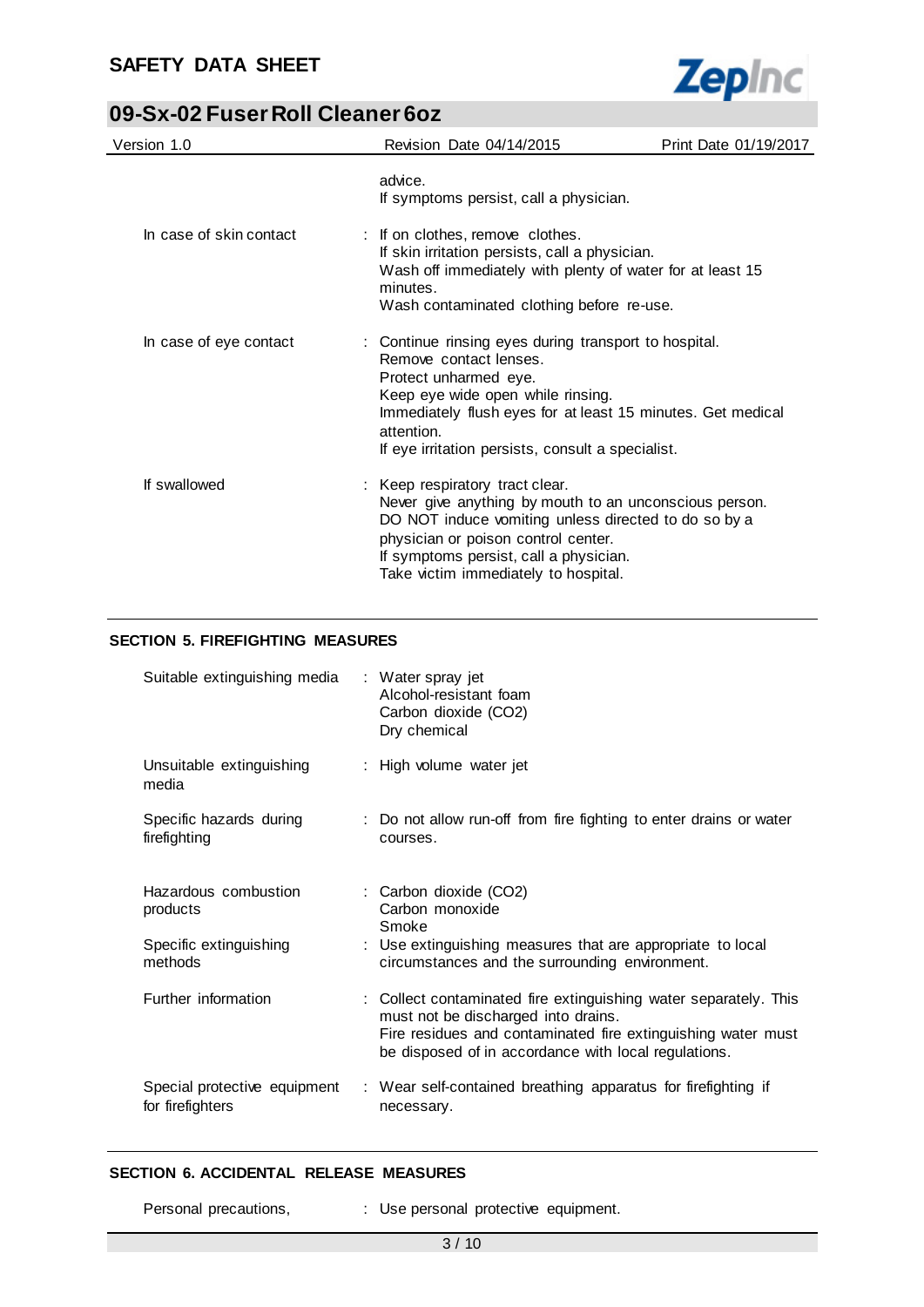

| Version 1.0                                              | Revision Date 04/14/2015                                                                                                                                         | Print Date 01/19/2017                                                                                                                                             |  |  |  |
|----------------------------------------------------------|------------------------------------------------------------------------------------------------------------------------------------------------------------------|-------------------------------------------------------------------------------------------------------------------------------------------------------------------|--|--|--|
| protective equipment and<br>emergency procedures         | Ensure adequate ventilation.<br>Evacuate personnel to safe areas.                                                                                                |                                                                                                                                                                   |  |  |  |
| Environmental precautions                                | respective authorities.                                                                                                                                          | : Prevent product from entering drains.<br>Prevent further leakage or spillage if safe to do so.<br>If the product contaminates rivers and lakes or drains inform |  |  |  |
| Methods and materials for<br>containment and cleaning up | : Soak up with inert absorbent material (e.g. sand, silica gel,<br>acid binder, universal binder, sawdust).<br>Keep in suitable, closed containers for disposal. |                                                                                                                                                                   |  |  |  |

# **SECTION 7. HANDLING AND STORAGE**

| Advice on safe handling     | : Do not breathe vapours/dust.<br>Avoid exposure - obtain special instructions before use.<br>Avoid contact with skin and eyes.<br>For personal protection see section 8.<br>Smoking, eating and drinking should be prohibited in the<br>application area.<br>To avoid spills during handling keep bottle on a metal tray.<br>Dispose of rinse water in accordance with local and national<br>regulations. |
|-----------------------------|------------------------------------------------------------------------------------------------------------------------------------------------------------------------------------------------------------------------------------------------------------------------------------------------------------------------------------------------------------------------------------------------------------|
| Conditions for safe storage | : Keep container tightly closed in a dry and well-ventilated<br>place.<br>Observe label precautions.<br>Electrical installations / working materials must comply with<br>the technological safety standards.                                                                                                                                                                                               |
| Materials to avoid          | : Store and keep away from, oxidizing agents and acids.<br>Store and keep away from bases and alkalies.                                                                                                                                                                                                                                                                                                    |

# **SECTION 8. EXPOSURE CONTROLS/PERSONAL PROTECTION**

# **Components with workplace control parameters**

| Components | CAS-No. | Value type<br>(Form of<br>exposure) | Control<br>parameters /<br>Permissible<br>concentration | <b>Basis</b> |
|------------|---------|-------------------------------------|---------------------------------------------------------|--------------|
|            |         | TWA (total<br>dust)                 | 30 mg/m3 /<br>$%SiO2+2$                                 | OSHA Z-3     |
|            |         | <b>TWA</b><br>(respirable)          | 10 mg/m $3/$<br>%SiO2+2                                 | OSHA Z-3     |
|            |         | <b>TWA</b><br>(respirable)          | 250 mppcf /<br>$%SiO2+5$                                | OSHA Z-3     |
|            |         | <b>TWA</b><br>(Respirable<br>dust)  | $0.05$ mg/m $3$                                         | NIOSH REL    |

# **Personal protective equipment**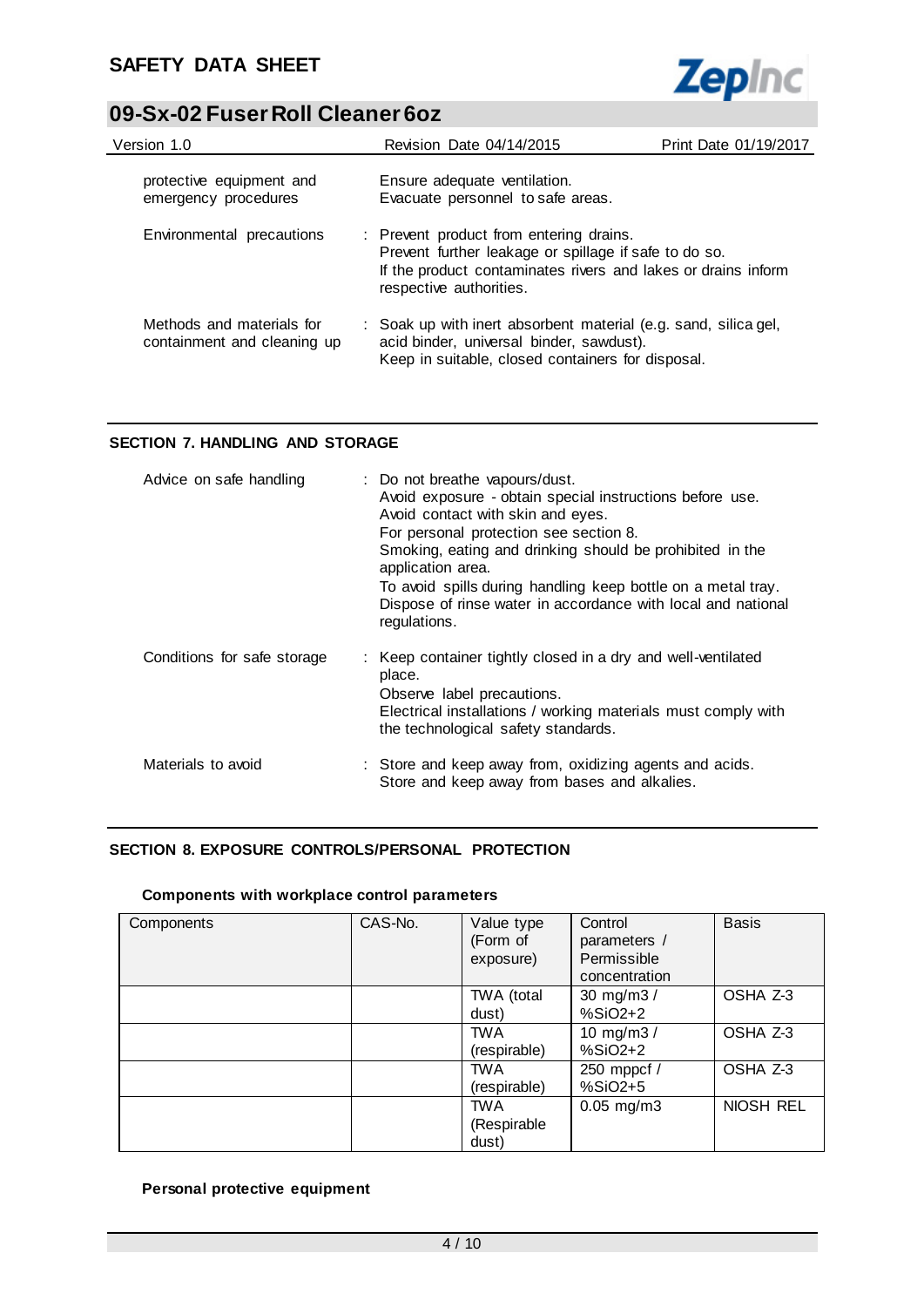

| Version 1.0                       | Revision Date 04/14/2015                                      | Print Date 01/19/2017                                                                                             |
|-----------------------------------|---------------------------------------------------------------|-------------------------------------------------------------------------------------------------------------------|
| Respiratory protection            | equipment.                                                    | : In case of insufficient ventilation, wear suitable respiratory                                                  |
| Hand protection<br><b>Remarks</b> | with the producers of the protective gloves.                  | : The suitability for a specific workplace should be discussed                                                    |
| Eye protection                    | the workstation location.<br>Safety glasses                   | : Ensure that eyewash stations and safety showers are close to                                                    |
| Skin and body protection          | : impervious clothing                                         | Choose body protection according to the amount and<br>concentration of the dangerous substance at the work place. |
| Hygiene measures                  | : When using do not eat or drink.<br>When using do not smoke. | Wash hands before breaks and at the end of workday.                                                               |

# **SECTION 9. PHYSICAL AND CHEMICAL PROPERTIES**

| Appearance                                 | liquid                       |
|--------------------------------------------|------------------------------|
| Colour                                     | white<br>÷                   |
| Odour                                      | characteristic               |
| Odour Threshold                            | no data available            |
| рH                                         | $4.0 - 5.0$                  |
| Melting point/freezing point               | no data available<br>÷       |
| Boiling point                              | 100 °C<br>t                  |
| Flash point                                | no data available            |
| Evaporation rate                           | < 1<br>n-Butyl Acetate = 1.0 |
| Upper explosion limit                      | no data available            |
| Lower explosion limit                      | no data available            |
| Vapour pressure                            | no data available            |
| Relative vapour density                    | no data available            |
| Density                                    | $1.12$ g/cm3<br>t.           |
| Solubility(ies)                            |                              |
| Water solubility                           | emulsifiable<br>÷            |
| Solubility in other solvents               | not determined               |
| Partition coefficient: n-<br>octanol/water | no data available<br>÷       |
| Auto-ignition temperature                  | not determined<br>÷          |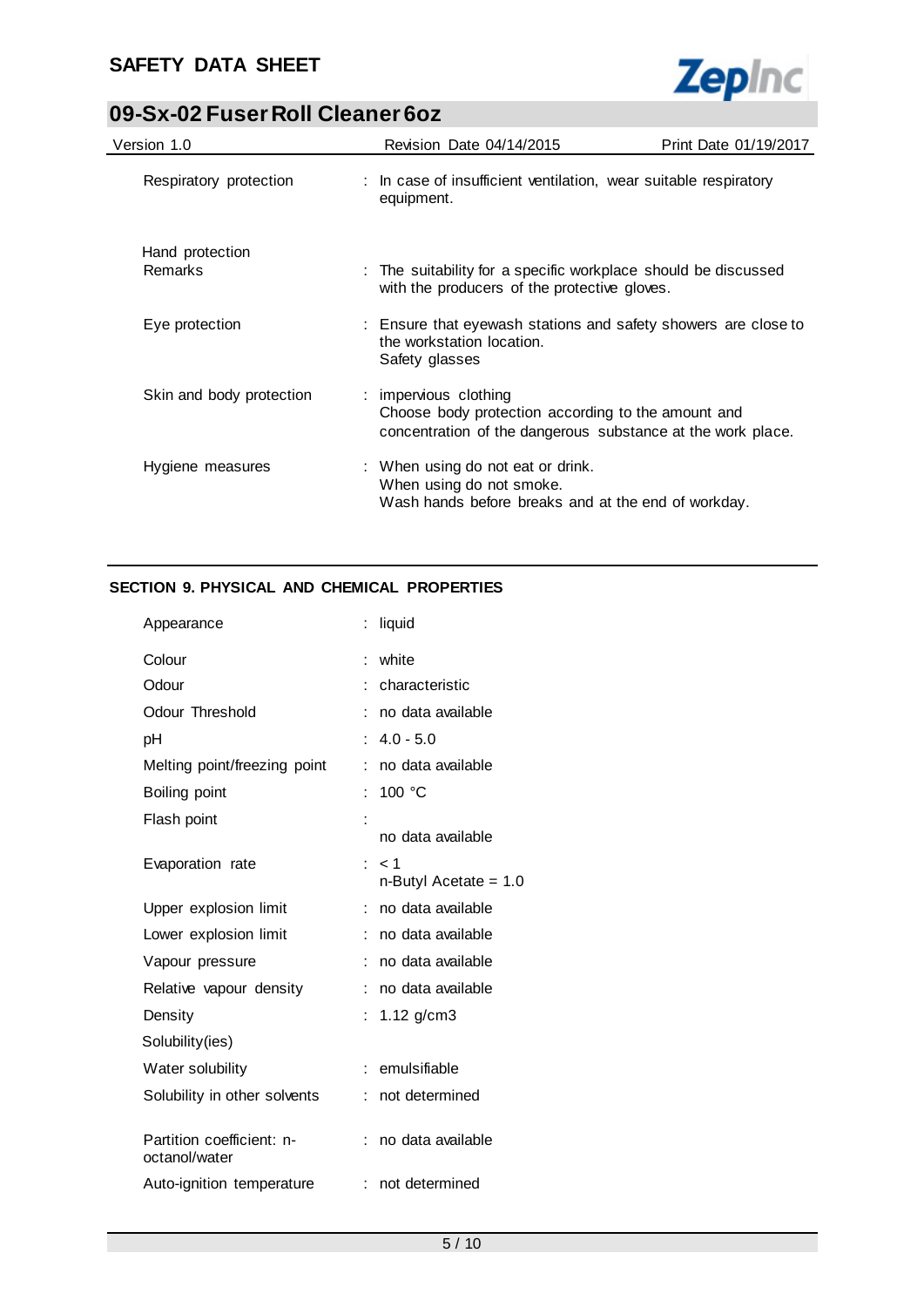# **SAFETY DATA SHEET**



# **09-Sx-02 Fuser Roll Cleaner 6oz**

| Version 1.0           | Revision Date 04/14/2015 | Print Date 01/19/2017 |
|-----------------------|--------------------------|-----------------------|
| Thermal decomposition | : no data available      |                       |
| Viscosity             |                          |                       |
| Viscosity, kinematic  | : no data available      |                       |

# **SECTION 10. STABILITY AND REACTIVITY**

| Reactivity                            | : Stable                                              |
|---------------------------------------|-------------------------------------------------------|
| Chemical stability                    | : Stable under normal conditions.                     |
| Possibility of hazardous<br>reactions | : No decomposition if stored and applied as directed. |
| Conditions to avoid                   | : no data available                                   |
| Incompatible materials                | : Strong acids<br><b>Bases</b><br>Oxidizing agents    |
| Hazardous decomposition<br>products   | : Carbon monoxide<br>Carbon dioxide (CO2)             |

### **SECTION 11. TOXICOLOGICAL INFORMATION**

### **Acute toxicity**

| <b>Product:</b>                                     |                                                                                                                        |
|-----------------------------------------------------|------------------------------------------------------------------------------------------------------------------------|
| Acute oral toxicity                                 | : Acute toxicity estimate : $>$ 5,000 mg/kg<br>Method: Calculation method                                              |
| Acute inhalation toxicity                           | : Acute toxicity estimate : $> 40$ mg/l<br>Exposure time: 4 h<br>Test atmosphere: vapour<br>Method: Calculation method |
| <b>Components:</b>                                  |                                                                                                                        |
| Octadecan-1-ol, ethoxylated:<br>Acute oral toxicity | LD50 Oral rat: $2,100$ mg/kg                                                                                           |

### **Skin corrosion/irritation**

# **Product:**

Remarks: May cause skin irritation in susceptible persons.

# **Serious eye damage/eye irritation**

# **Product:**

Remarks: May cause irreversible eye damage.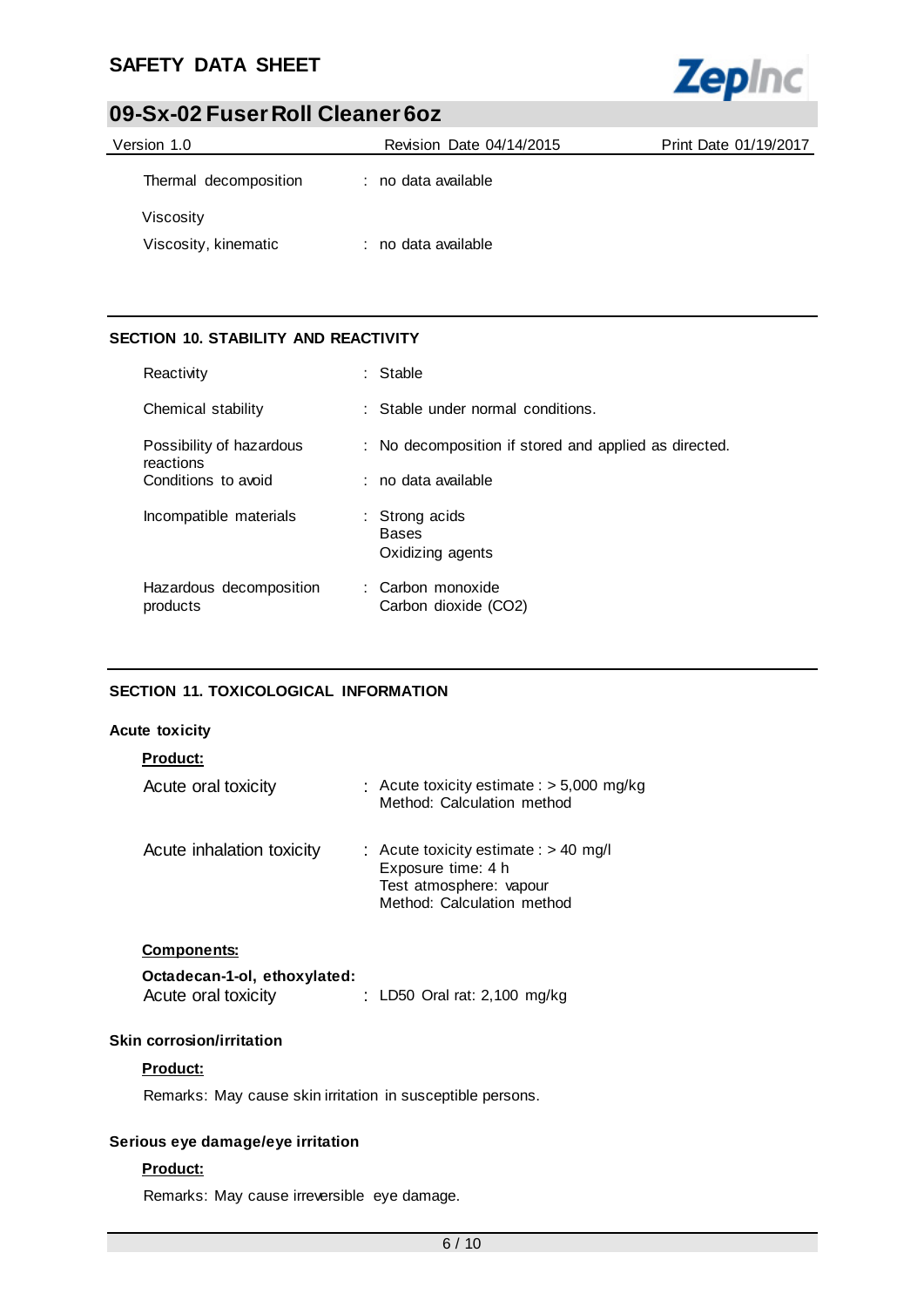

Version 1.0 Revision Date 04/14/2015 Print Date 01/19/2017

#### **Respiratory or skin sensitisation**

no data available

# **Germ cell mutagenicity**

no data available

# **Carcinogenicity**

no data available

### **Reproductive toxicity**

no data available

**Feldspar-group minerals: Octadecan-1-ol, ethoxylated: quartz (SiO2):**

#### **STOT - single exposure**

no data available

### **STOT - repeated exposure**

no data available

#### **Aspiration toxicity**

no data available

#### **Further information**

### **Product:**

Remarks: no data available

### **SECTION 12. ECOLOGICAL INFORMATION**

### **Ecotoxicity**

no data available

### **Persistence and degradability**

no data available **Bioaccumulative potential**

#### **Product:**

| Partition coefficient: n- | : Remarks: no data available |
|---------------------------|------------------------------|
| octanol/water             |                              |

#### **Mobility in soil**

no data available

### **Other adverse effects**

#### no data available **Product:**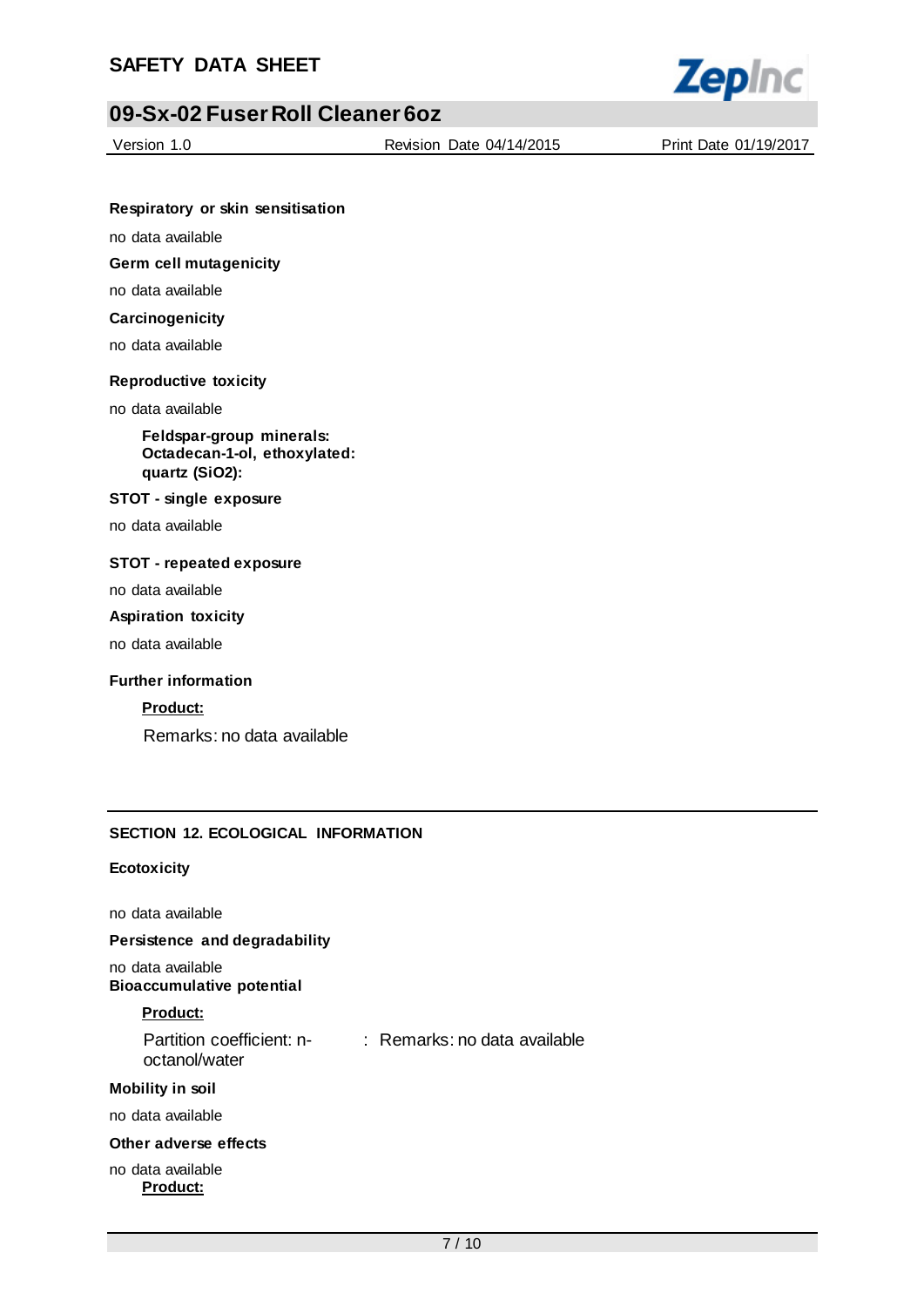

| Version 1.0                          | Revision Date 04/14/2015                                                                                                                                                                              | Print Date 01/19/2017 |  |
|--------------------------------------|-------------------------------------------------------------------------------------------------------------------------------------------------------------------------------------------------------|-----------------------|--|
| Regulation                           | 40 CFR Protection of Environment; Part 82 Protection of<br>Stratospheric Ozone - CAA Section 602 Class I                                                                                              |                       |  |
| Remarks                              | <b>Substances</b><br>This product neither contains, nor was manufactured<br>with a Class I or Class II ODS as defined by the U.S.<br>Clean Air Act Section 602 (40 CFR 82, Subpt. A, App.A<br>$+$ B). |                       |  |
| Additional ecological<br>information | : no data available                                                                                                                                                                                   |                       |  |

# **SECTION 13. DISPOSAL CONSIDERATIONS**

| Disposal methods       |                                                                                                                                                                                 |
|------------------------|---------------------------------------------------------------------------------------------------------------------------------------------------------------------------------|
| Waste from residues    | : Do not dispose of waste into sewer.<br>Do not contaminate ponds, waterways or ditches with<br>chemical or used container.<br>Dispose of in accordance with local regulations. |
| Contaminated packaging | : Empty remaining contents.<br>Dispose of as unused product.<br>Do not re-use empty containers.                                                                                 |

# **SECTION 14. TRANSPORT INFORMATION**

Transportation Regulation: 49 CFR (USA): NOT REGULATED AS DANGEROUS GOODS OR HAZARDOUS MATERIAL

Transportation Regulation: IMDG (Vessel): NOT REGULATED AS DANGEROUS GOODS OR HAZARDOUS MATERIAL

Transportation Regulation: IATA (Cargo Air): NOT REGULATED AS DANGEROUS GOODS OR HAZARDOUS MATERIAL

Transportation Regulation: IATA (Passenger Air): NOT REGULATED AS DANGEROUS GOODS OR HAZARDOUS MATERIAL

Transportation Regulation: TDG (Canada): NOT REGULATED AS DANGEROUS GOODS OR HAZARDOUS MATERIAL

### **SECTION 15. REGULATORY INFORMATION**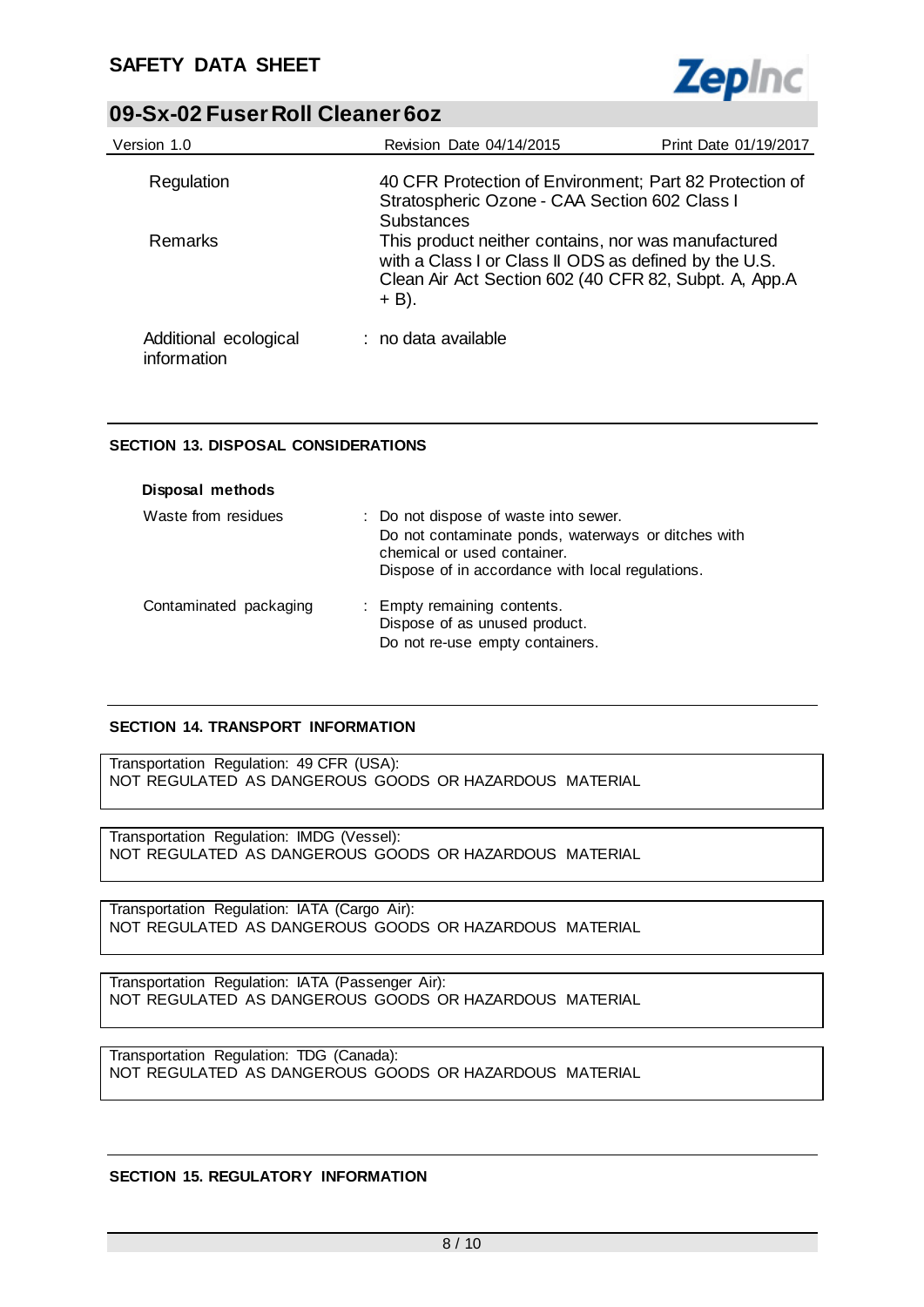

| 09-Sx-02 Fuser Roll Cleaner 6oz   |                   |                                                                                                                                                                                                        |                       |
|-----------------------------------|-------------------|--------------------------------------------------------------------------------------------------------------------------------------------------------------------------------------------------------|-----------------------|
| Version 1.0                       |                   | Revision Date 04/14/2015                                                                                                                                                                               | Print Date 01/19/2017 |
|                                   |                   |                                                                                                                                                                                                        |                       |
|                                   |                   | <b>EPCRA - Emergency Planning and Community Right-to-Know Act</b>                                                                                                                                      |                       |
| <b>CERCLA Reportable Quantity</b> |                   |                                                                                                                                                                                                        |                       |
|                                   |                   | This material does not contain any components with a CERCLA RQ.                                                                                                                                        |                       |
|                                   |                   | <b>SARA 304 Extremely Hazardous Substances Reportable Quantity</b>                                                                                                                                     |                       |
|                                   |                   | This material does not contain any components with a section 304 EHS RQ.                                                                                                                               |                       |
| SARA 311/312 Hazards              |                   | : Acute Health Hazard<br>Chronic Health Hazard                                                                                                                                                         |                       |
| <b>SARA 302</b>                   |                   | : SARA 302: No chemicals in this material are subject to the<br>reporting requirements of SARA Title III, Section 302.                                                                                 |                       |
| <b>SARA 313</b>                   |                   | : SARA 313: This material does not contain any chemical<br>components with known CAS numbers that exceed the<br>threshold (De Minimis) reporting levels established by SARA<br>Title III, Section 313. |                       |
| <b>California Prop 65</b>         |                   | This product does not contain any chemicals known to State of<br>California to cause cancer, birth defects, or any other<br>reproductive harm.                                                         |                       |
|                                   |                   | The components of this product are reported in the following inventories:                                                                                                                              |                       |
| <b>TSCA</b><br><b>DSL</b>         | On TSCA Inventory | This product contains one or several components that are not on the                                                                                                                                    |                       |

| 1958         | UIL IUUM IIIVUIKUIV                                                 |
|--------------|---------------------------------------------------------------------|
| <b>DSL</b>   | This product contains one or several components that are not on the |
|              | Canadian DSL nor NDSL.                                              |
| <b>AICS</b>  | Not in compliance with the inventory                                |
| <b>NZIOC</b> | Not in compliance with the inventory                                |
| <b>PICCS</b> | Not in compliance with the inventory                                |
| <b>IECSC</b> | Not in compliance with the inventory                                |
|              |                                                                     |

### **Inventory Acronym and Validity Area Legend:**

AICS (Australia), DSL (Canada), IECSC (China), REACH (European Union), ENCS (Japan), ISHL (Japan), KECI (Korea), NZIoC (New Zealand), PICCS (Philippines), TSCA (USA)

**SECTION 16. OTHER INFORMATION**